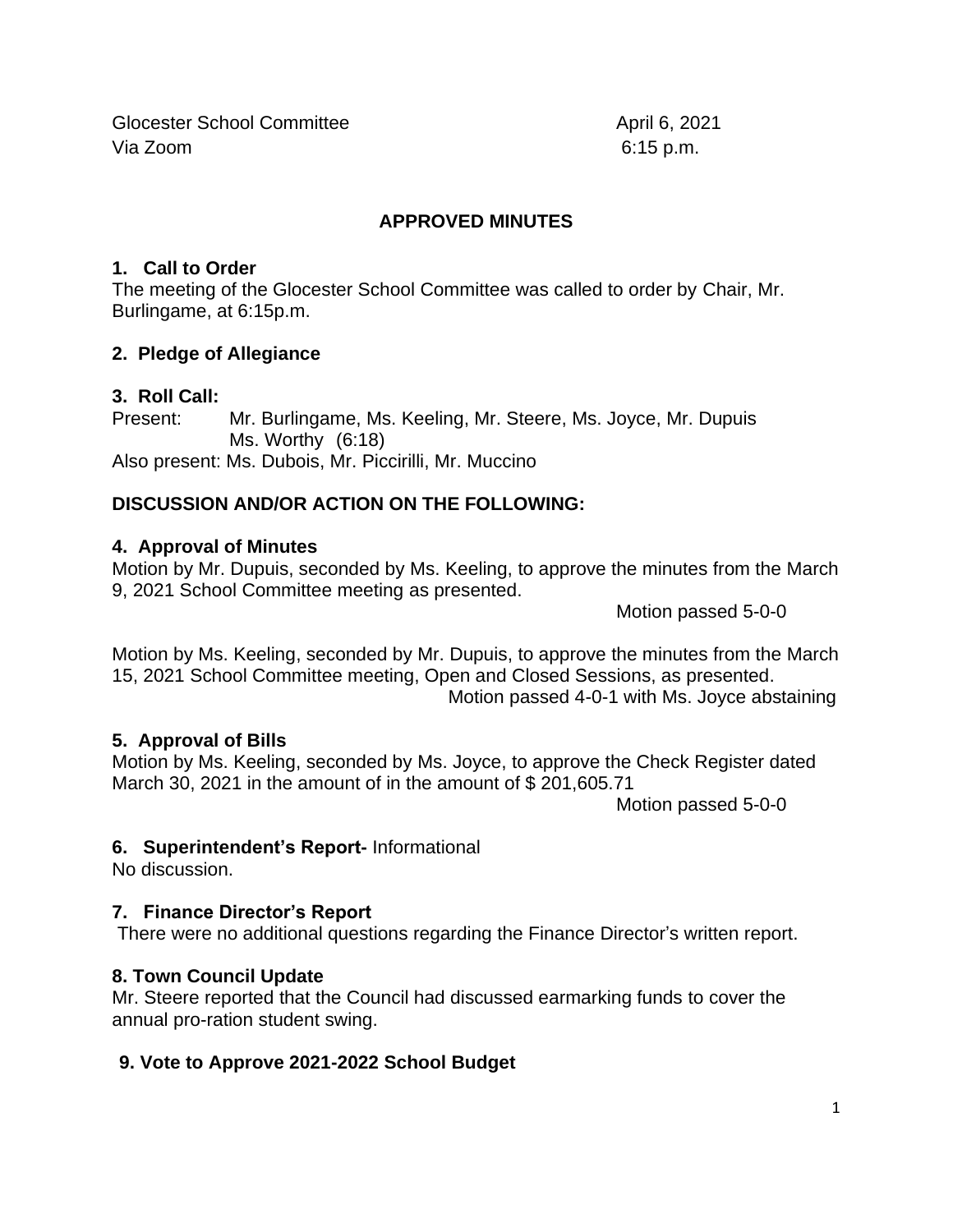Motion by Ms. Joyce, seconded by Ms. Worthy, to approve the Glocester School Department budget for 2021-2022 as presented.

Motion passed 6-0-0

#### **10. Approval of Revisions to Homeschool Policy – 2 nd Reading**

Motion by Ms. Joyce, seconded by Mr. Burlingame, to approve the revisions to the Homeschool Policy as a 2<sup>nd</sup> Reading.

The committee concurred that it would be beneficial to adopt the Region's home school policy in order to establish the same expectations for home schooled students K-12. After further discussion, the committee voted to table this agenda item.

Original motion by Ms. Joyce and second by Mr. Burlingame withdrawn.

Motion by Ms. Joyce, seconded by Ms. Keeling, to table this agenda item. Motion passed 6-0-0

#### **11. Approval of 2021-2022 School Calendar**

Motion by Ms. Joyce, seconded by Ms. Keeling, to approve the 2021-2022 School Calendar as presented. The contract of the Motion passed 6-0-0

- **12. Accomplishments/Recognitions of Fogarty Memorial and West Glocester Schools**
- **13. Seek to Convene to Executive Session per General Laws 42-26-5(a) (8) Privacy of Student Records – Home School Requests** Motion by Ms. Joyce, seconded by Mr. Dupuis, to Convene to Executive Session per General Laws 42-26-5(a) (8) Privacy of Student Records – Home School Requests Motion passed 6-0-0
- **14. Reconvene to Open Session**
- **15. Vote to Seal the Minutes of Executive Session** Motion by Ms. Worthy, seconded by Mr. Dupuis, to seal the minutes of Executive Session. Motion passed 6-0-0

Mr. Burlingame reported that in Executive Session the committee voted to approve four requests to home school.

## **16. Communications From/To Members of the School Committee and/or School District**

**17. Future Agenda Items – Identification of Future Agenda Items**  Approval of Revisions to Home School Instruction Policy